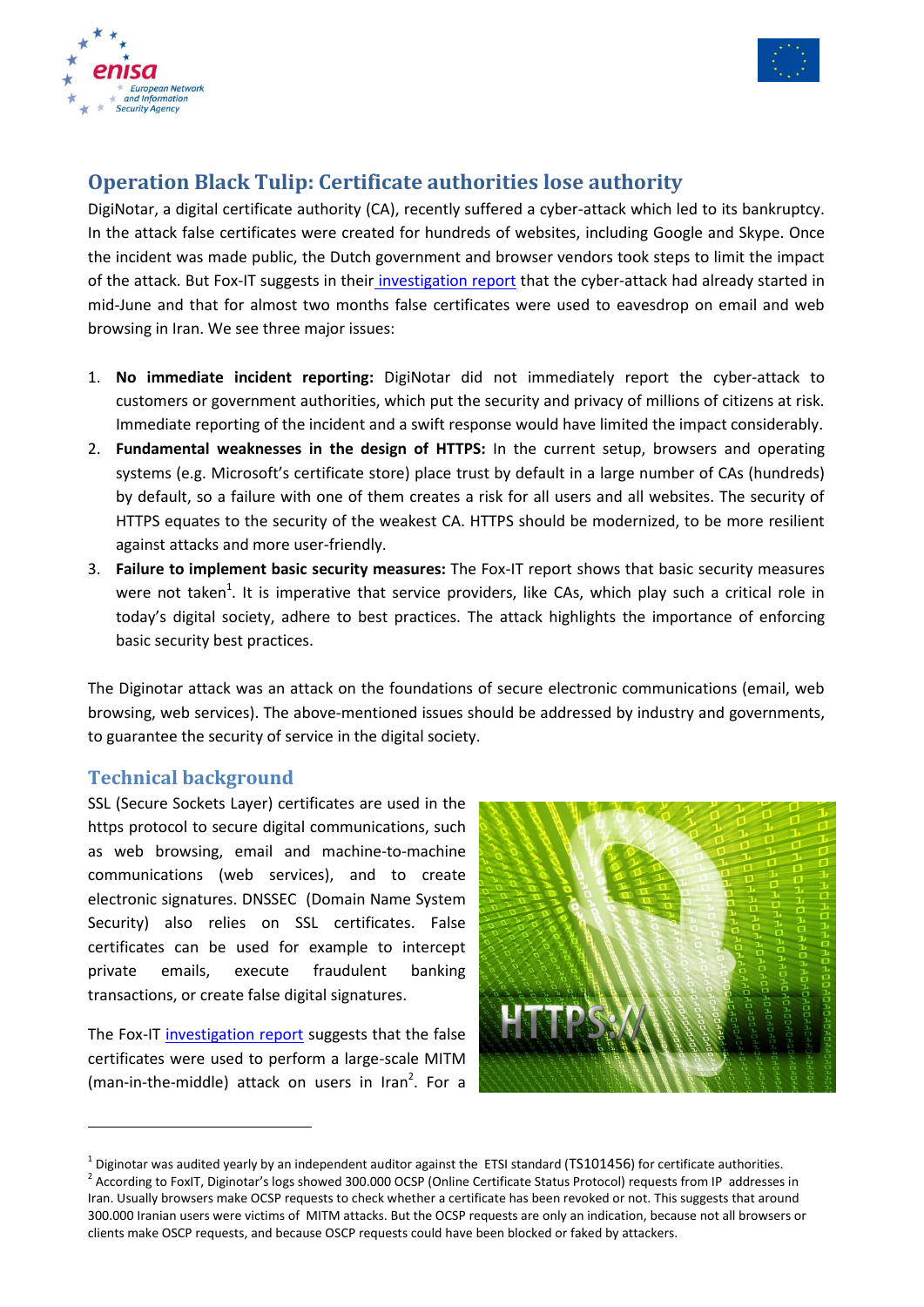



**.** 

MITM attack, besides false SSL certificates, the attacker needs to be able to intercept and modify IP traffic. In general this can be done by using a rogue hotspot, by poisoning the DNS cache or ARP cache, by using malware on the victim's machine, or by accessing the traffic at ISPs directly.

Diginotar did not have a record of all the rogue certificates that were created by the attacker, so the only remedy was to remove the root certificate of Diginotar from all the browsers. This was a major issue for many websites in the Netherlands. But if the same had happened to a large CA, the problem would have been even more serious. To give an example, in March 2011 the CA, Comodo, which has roughly a quarter of the global SSL market, was the victim of a similar attack. Revoking trust in a CA this large would have had serious consequences on a global scale: It can even be argued that CAs of this size are too large to fail.

**Lack of incident reporting:** The inadequacies in reporting the incident to customers and government authorities appears to have had serious consequences: for 2 months, private communications could be intercepted. It has been argued that the delay in incident reporting put lives at risk<sup>3</sup>. This incident is a clear illustration of the importance of incident reporting schemes.

Poor security practices: Fox-IT [reports](http://www.rijksoverheid.nl/documenten-en-publicaties/rapporten/2011/09/05/diginotar-public-report-version-1.html) that there was no antivirus protection in place, weak administrator passwords and insufficient logging. This is despite the fact that Diginotar was audited periodically to ETSI standards required for Extended Validation certificates and Qualified Electronic Signatures<sup>4</sup>.

**Weaknesses in the implementation and design of HTTPS:** Beyond the single case of Diginotar, this attack shows up weaknesses in the design and implementation of HTTPS.

- **Weakest link:** The web browser 'trusts' HTTPS connections if the certificate is issued by any of the (about 600) CAs in the trusted list of the web browser. If any one of these CAs is vulnerable to attack then this poses a risk to all users and all websites. This is because, for a given site, browsers will accept a valid certificate from any of these CAs. Therefore an attacker who has compromised any CA in the browser's list can create a valid certificate for *any* web site which will be accepted by the browser. In this sense, each CA is a single point of failure. Larger CAs work with hundreds of resellers, increasing the attack surface even more.
- **Weak revocation check:** CAs have OCSP (Online Certificate Status Protocol) responders which can be queried by a user's browser or a web service client, to check whether a certificate has been revoked or not. OSCP can limit the impact of false or rogue certificates, but often browsers and web services clients do not use OCSP or do not warn the user clearly when an OCSP check has failed.
- **Usability issues**: HTTPS warnings by users are often ignored<sup>5</sup> and the *absence* of a warning is often the only indication that HTTPS is not being used. Decisions about HTTPS are left to users who get frequent false alarms and are unable to understand the warnings. Also, users with high security requirements (for example, politicians, political activists, etc.) cannot switch to a more

<sup>&</sup>lt;sup>3</sup> Van Dam, a Dutch MP [said](http://webwereld.nl/nieuws/107826/-maak-geheimhouden-hack-diginotar-strafbaar-.html) the actions of Diginotar had put lives at risk, and Mikko Hypponen, from F-Secure, argued in the [press](http://www.nu.nl/internet/2640667/doden-gevallen-in-iran-diginotarhack.html) that activists have died as a consequence of the delayed reporting about the attack.<br><sup>4</sup> The Diginater uphelts until secontly shound an audit report stating that "the management

The Diginotar website until recently showed an audit report stating that "the management system for issuance of certificates of DigiNotar complies with ETSI TS 101 456 (v. 1.4.3) - normalized certificate polices NCP+, EV specified in ETSI TS 102 042 (v. 2.1.2)."

<sup>&</sup>lt;sup>5</sup> This is demonstrated by the case of New Zealand's BankDirect which accidentally allowed a certificate to expire. Server logs show that all but one of 300 users dismissed the HTTPS security warning.